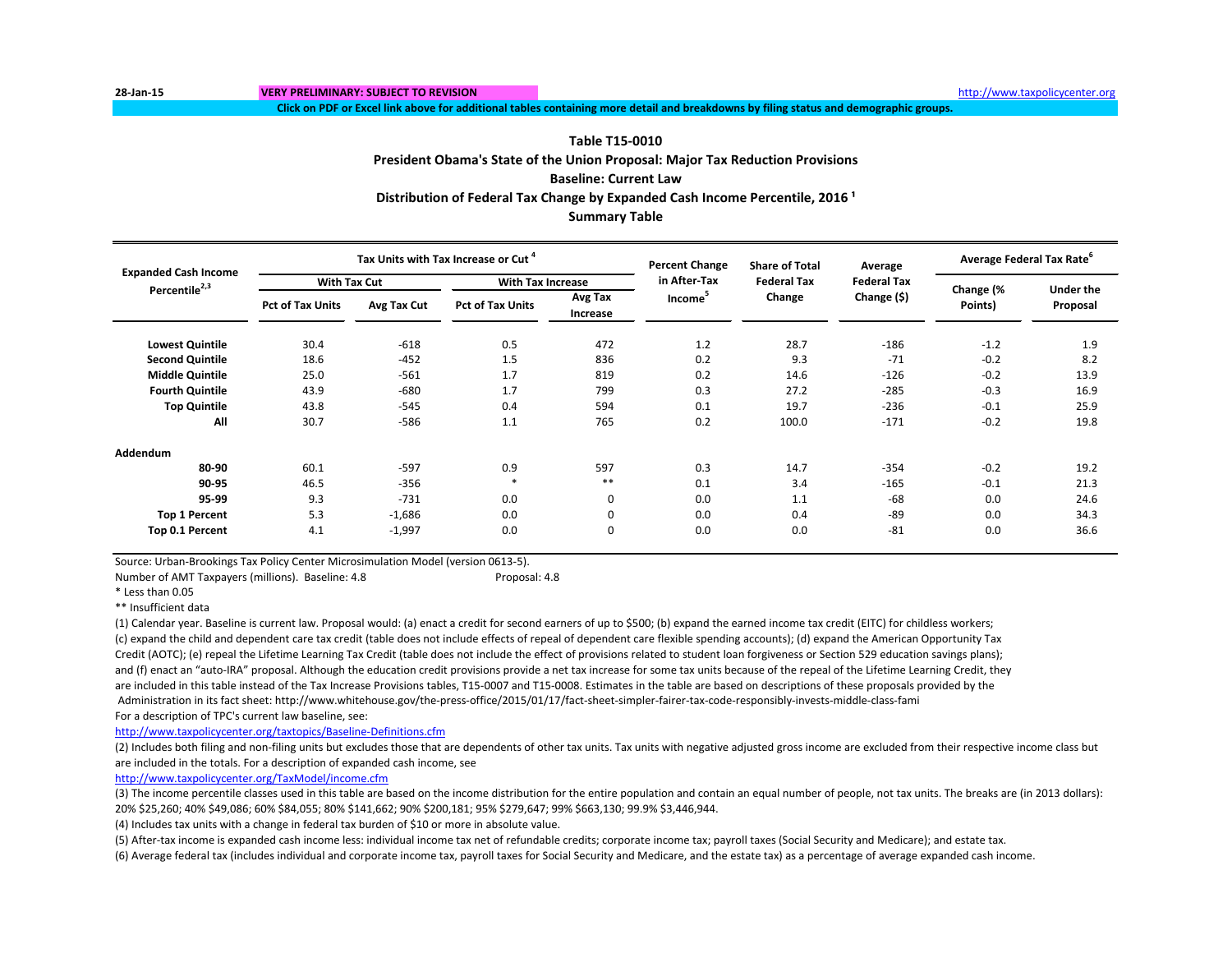Source: Urban-Brookings Tax Policy Center Microsimulation Model (version 0613-5).

Number of AMT Taxpayers (millions). Baseline: 4.8 Proposal: 4.8

\* Less than 0.05

(3) The income percentile classes used in this table are based on the income distribution for the entire population and contain an equal number of people, not tax units. The breaks are (in 2013 dollars): 20% \$25,260; 40% \$49,086; 60% \$84,055; 80% \$141,662; 90% \$200,181; 95% \$279,647; 99% \$663,130; 99.9% \$3,446,944.

(1) Calendar year. Baseline is current law. Proposal would: (a) enact a credit for second earners of up to \$500; (b) expand the earned income tax credit (EITC) for childless workers; (c) expand the child and dependent care tax credit (table does not include effects of repeal of dependent care flexible spending accounts); (d) expand the American Opportunity Tax Credit (AOTC); (e) repeal the Lifetime Learning Tax Credit (table does not include the effect of provisions related to student loan forgiveness or Section 529 education savings plans); and (f) enact an "auto-IRA" proposal. Although the education credit provisions provide a net tax increase for some tax units because of the repeal of the Lifetime Learning Credit, they are included in this table instead of the Tax Increase Provisions tables, T15-0007 and T15-0008. Estimates in the table are based on descriptions of these proposals provided by the Administration in its fact sheet: http://www.whitehouse.gov/the-press-office/2015/01/17/fact-sheet-simpler-fairer-tax-code-responsibly-invests-middle-class-fami For a description of TPC's current law baseline, see:

**President Obama's State of the Union Proposal: Major Tax Reduction Provisions Baseline: Current Law Table T15-0010**

**Distribution of Federal Tax Change by Expanded Cash Income Percentile, 2016<sup>1</sup> Detail Table**

**Lowest Quintile** 30.4 0.5 1.2 28.7 -186 -38.1 -0.3 0.4 -1.2 1.9 **Second Quintile** 18.6 1.5 0.2 9.3 -71 -2.2 -0.1 3.8 -0.2 8.2 **Middle Quintile** 25.0 1.7 0.2 14.6 -126 -1.3 0.0 10.1 -0.2 13.9 **Fourth Quintile** 43.9 1.7 0.3 27.2 -285 -1.4 -0.1 17.2 -0.3 16.9 **Top Quintile** 43.8 0.4 0.1 19.7 -236 -0.3 0.4 68.2 -0.1 25.9 **All** 30.7 1.1 0.2 100.0 -171 -0.9 0.0 100.0 -0.2 19.8 **Addendum 80-90** 60.1 0.9 0.3 14.7 -354 -1.0 0.0 12.9 -0.2 -0.2 19.2 **90-95** 46.5 \* 0.1 3.4 -165 -0.3 0.1 10.1 -0.1 21.3 **95-99** 9.3 0.0 0.0 1.1 -68 -0.1 0.1 15.2 0.0 24.6 **Top 1 Percent** 5.3 0.0 0.0 0.4 -89 0.0 0.3 30.1 0.0 34.3 **Top 0.1 Percent** 4.1 0.0 0.0 0.0 -81 0.0 0.1 15.1 0.0 36.6 **With Tax Increase Dollars Percent Change (% P With Tax Cut Share Expanded Cash Income Percentile2,3 Percent of Tax Units<sup>4</sup> Percent Change in After-Tax Income<sup>5</sup> Share of Total Federal Tax Change Average Federal Tax Change**

| <b>Expanded Cash Income</b> | <b>Tax Units</b>             |                            |                   | Pre-Tax Income      |                   | <b>Federal Tax Burden</b> |                   | After-Tax Income <sup>5</sup> |                                         |  |
|-----------------------------|------------------------------|----------------------------|-------------------|---------------------|-------------------|---------------------------|-------------------|-------------------------------|-----------------------------------------|--|
| Percentile <sup>2,3</sup>   | <b>Number</b><br>(thousands) | Percent of<br><b>Total</b> | Average (dollars) | Percent of<br>Total | Average (dollars) | Percent of<br>Total       | Average (dollars) | Percent of<br>Total           | <b>Federal Tax</b><br>Rate <sup>6</sup> |  |
| <b>Lowest Quintile</b>      | 43,584                       | 26.5                       | 15,614            | 4.4                 | 487               | 0.7                       | 15,127            | 5.3                           | 3.1                                     |  |
| <b>Second Quintile</b>      | 36,537                       | 22.2                       | 38,416            | 9.0                 | 3,230             | 3.8                       | 35,187            | 10.3                          | 8.4                                     |  |
| <b>Middle Quintile</b>      | 32,617                       | 19.8                       | 68,960            | 14.4                | 9,677             | 10.2                      | 59,283            | 15.5                          | 14.0                                    |  |
| <b>Fourth Quintile</b>      | 26,860                       | 16.3                       | 116,375           | 20.1                | 20,002            | 17.3                      | 96,373            | 20.8                          | 17.2                                    |  |
| <b>Top Quintile</b>         | 23,468                       | 14.2                       | 346,310           | 52.2                | 89,769            | 67.8                      | 256,541           | 48.3                          | 25.9                                    |  |
| All                         | 164,808                      | 100.0                      | 94,528            | 100.0               | 18,855            | 100.0                     | 75,672            | 100.0                         | 20.0                                    |  |
| Addendum                    |                              |                            |                   |                     |                   |                           |                   |                               |                                         |  |
| 80-90                       | 11,738                       | 7.1                        | 175,719           | 13.2                | 34,095            | 12.9                      | 141,624           | 13.3                          | 19.4                                    |  |
| 90-95                       | 5,828                        | 3.5                        | 249,464           | 9.3                 | 53,380            | 10.0                      | 196,084           | 9.2                           | 21.4                                    |  |
| 95-99                       | 4,701                        | 2.9                        | 405,931           | 12.3                | 99,709            | 15.1                      | 306,222           | 11.5                          | 24.6                                    |  |
| <b>Top 1 Percent</b>        | 1,200                        | 0.7                        | 2,251,054         | 17.4                | 771,891           | 29.8                      | 1,479,163         | 14.2                          | 34.3                                    |  |
| Top 0.1 Percent             | 123                          | 0.1                        | 10,363,091        | 8.2                 | 3,789,029         | 15.0                      | 6,574,062         | 6.5                           | 36.6                                    |  |

<http://www.taxpolicycenter.org/taxtopics/Baseline-Definitions.cfm>

(2) Includes both filing and non-filing units but excludes those that are dependents of other tax units. Tax units with negative adjusted gross income are excluded from their respective income class but are included in the totals. For a description of expanded cash income, see

<http://www.taxpolicycenter.org/TaxModel/income.cfm>

(6) Average federal tax (includes individual and corporate income tax, payroll taxes for Social Security and Medicare, and the estate tax) as a percentage of average expanded cash income. (5) After-tax income is expanded cash income less: individual income tax net of refundable credits; corporate income tax; payroll taxes (Social Security and Medicare); and estate tax.

(4) Includes tax units with a change in federal tax burden of \$10 or more in absolute value.

| <b>of Federal Taxes</b> |                  |           | Average Federal Tax Rate <sup>6</sup> |
|-------------------------|------------------|-----------|---------------------------------------|
| Points)                 | <b>Under the</b> | Change (% | <b>Under the</b>                      |
|                         | <b>Proposal</b>  | Points)   | <b>Proposal</b>                       |
|                         |                  |           |                                       |
| 0.3                     | 0.4              | $-1.2$    | 1.9                                   |
| 0.1                     | 3.8              | $-0.2$    | 8.2                                   |
| 0.0                     | 10.1             | $-0.2$    | 13.9                                  |
| 0.1                     | 17.2             | $-0.3$    | 16.9                                  |
| 0.4                     | 68.2             | $-0.1$    | 25.9                                  |
| 0.0                     | 100.0            | $-0.2$    | 19.8                                  |
|                         |                  |           |                                       |
|                         |                  |           |                                       |
| 0.0                     | 12.9             | $-0.2$    | 19.2                                  |
| 0.1                     | 10.1             | $-0.1$    | 21.3                                  |
| 0.1                     | 15.2             | 0.0       | 24.6                                  |
| 0.3                     | 30.1             | 0.0       | 34.3                                  |
| 0.1                     | 15.1             | 0.0       | 36.6                                  |
|                         |                  |           |                                       |

# **Baseline Distribution of Income and Federal Taxes**

by Expanded Cash Income Percentile, 2016<sup>1</sup>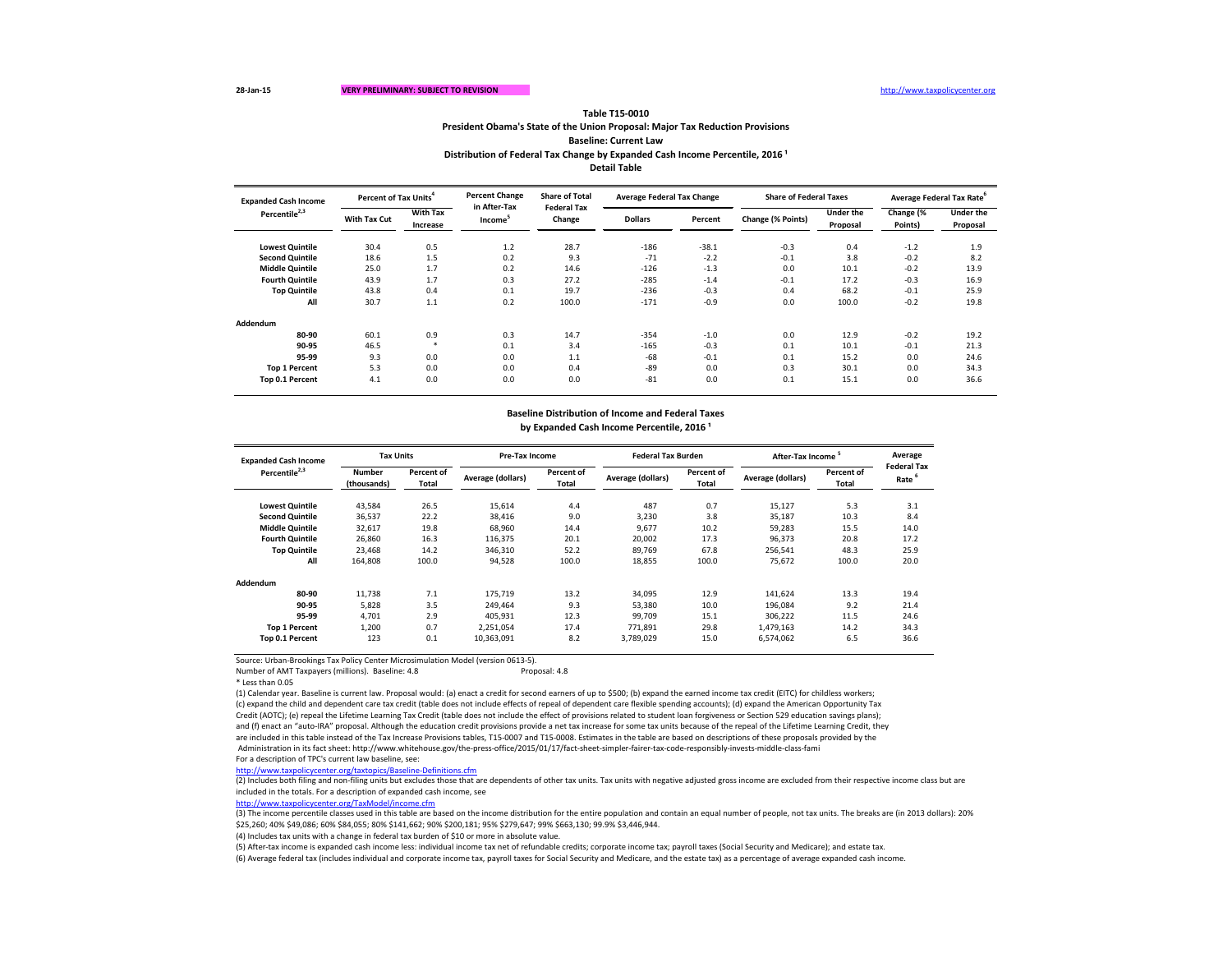**Baseline: Current Law**

Distribution of Federal Tax Change by Expanded Cash Income Percentile Adjusted for Family Size, 2016<sup>1</sup>

Source: Urban-Brookings Tax Policy Center Microsimulation Model (version 0613-5).

Number of AMT Taxpayers (millions). Baseline: 4.8 Proposal: 4.8

\* Less than 0.05

(1) Calendar year. Baseline is current law. Proposal would: (a) enact a credit for second earners of up to \$500; (b) expand the earned income tax credit (EITC) for childless workers; (c) expand the child and dependent care tax credit (table does not include effects of repeal of dependent care flexible spending accounts); (d) expand the American Opportunity Tax Credit (AOTC); (e) repeal the Lifetime Learning Tax Credit (table does not include the effect of provisions related to student loan forgiveness or Section 529 education savings plans); and (f) enact an "auto-IRA" proposal. Although the education credit provisions provide a net tax increase for some tax units because of the repeal of the Lifetime Learning Credit, they are included in this table instead of the Tax Increase Provisions tables, T15-0007 and T15-0008. Estimates in the table are based on descriptions of these proposals provided by the Administration in its fact sheet: http://www.whitehouse.gov/the-press-office/2015/01/17/fact-sheet-simpler-fairer-tax-code-responsibly-invests-middle-class-fami For a description of TPC's current law baseline, see:

| <b>Expanded Cash Income</b> | Percent of Tax Units <sup>4</sup> |                             | Percent Change in                | <b>Share of Total</b>        | <b>Average Federal Tax Change</b> |         | <b>Share of Federal Taxes</b> |                       | Average Federal Tax Rate <sup>b</sup> |                              |
|-----------------------------|-----------------------------------|-----------------------------|----------------------------------|------------------------------|-----------------------------------|---------|-------------------------------|-----------------------|---------------------------------------|------------------------------|
| Percentile <sup>2,3</sup>   | <b>With Tax Cut</b>               | <b>With Tax</b><br>Increase | After-Tax<br>Income <sup>5</sup> | <b>Federal Tax</b><br>Change | <b>Dollars</b>                    | Percent | Change (% Points)             | Under the<br>Proposal | Change (%<br>Points)                  | <b>Under the</b><br>Proposal |
| <b>Lowest Quintile</b>      | 30.1                              | 0.2                         | 1.3                              | 24.4                         | $-194$                            | 215.1   | $-0.2$                        | $-0.3$                | $-1.3$                                | $-1.9$                       |
| <b>Second Quintile</b>      | 25.5                              | 1.3                         | 0.4                              | 13.8                         | $-113$                            | $-4.9$  | $-0.1$                        | 2.5                   | $-0.3$                                | 6.5                          |
| <b>Middle Quintile</b>      | 28.3                              | 2.1                         | 0.3                              | 17.4                         | $-151$                            | $-2.0$  | $-0.1$                        | 7.8                   | $-0.3$                                | 12.1                         |
| <b>Fourth Quintile</b>      | 37.5                              | 1.8                         | 0.3                              | 26.1                         | $-240$                            | $-1.4$  | $-0.1$                        | 16.5                  | $-0.2$                                | 16.4                         |
| <b>Top Quintile</b>         | 33.7                              | 0.4                         | 0.1                              | 17.7                         | $-165$                            | $-0.2$  | 0.5                           | 73.3                  | $-0.1$                                | 25.6                         |
| All                         | 30.7                              | 1.1                         | 0.2                              | 100.0                        | $-171$                            | $-0.9$  | 0.0                           | 100.0                 | $-0.2$                                | 19.8                         |
| Addendum                    |                                   |                             |                                  |                              |                                   |         |                               |                       |                                       |                              |
| 80-90                       | 44.3                              | 0.7                         | 0.2                              | 12.6                         | $-232$                            | $-0.8$  | 0.0                           | 14.5                  | $-0.2$                                | 19.4                         |
| 90-95                       | 35.6                              | 0.2                         | 0.1                              | 3.5                          | $-130$                            | $-0.3$  | 0.1                           | 11.1                  | $-0.1$                                | 21.5                         |
| 95-99                       | 10.9                              | 0.0                         | 0.0                              | 1.3                          | -61                               | $-0.1$  | 0.1                           | 16.6                  | 0.0                                   | 24.3                         |
| <b>Top 1 Percent</b>        | 4.3                               | 0.0                         | 0.0                              | 0.3                          | $-67$                             | 0.0     | 0.3                           | 31.1                  | 0.0                                   | 34.1                         |
| Top 0.1 Percent             | 3.4                               | 0.0                         | 0.0                              | 0.0                          | $-65$                             | 0.0     | 0.1                           | 15.8                  | 0.0                                   | 36.5                         |

| <b>Expanded Cash Income</b> | <b>Tax Units</b>             |                            |                   | Pre-Tax Income             |                   | <b>Federal Tax Burden</b>  | After-Tax Income  |                            | Average                                 |
|-----------------------------|------------------------------|----------------------------|-------------------|----------------------------|-------------------|----------------------------|-------------------|----------------------------|-----------------------------------------|
| Percentile <sup>2,3</sup>   | <b>Number</b><br>(thousands) | Percent of<br><b>Total</b> | Average (dollars) | Percent of<br><b>Total</b> | Average (dollars) | Percent of<br><b>Total</b> | Average (dollars) | Percent of<br><b>Total</b> | <b>Federal Tax</b><br>Rate <sup>6</sup> |
| <b>Lowest Quintile</b>      | 35,428                       | 21.5                       | 14,757            | 3.4                        | $-90$             | $-0.1$                     | 14,847            | 4.2                        | $-0.6$                                  |
| <b>Second Quintile</b>      | 34,281                       | 20.8                       | 34,237            | 7.5                        | 2,327             | 2.6                        | 31,910            | 8.8                        | 6.8                                     |
| <b>Middle Quintile</b>      | 32,453                       | 19.7                       | 60,773            | 12.7                       | 7,516             | 7.9                        | 53,257            | 13.9                       | 12.4                                    |
| <b>Fourth Quintile</b>      | 30,625                       | 18.6                       | 101,233           | 19.9                       | 16,810            | 16.6                       | 84,422            | 20.7                       | 16.6                                    |
| <b>Top Quintile</b>         | 30,280                       | 18.4                       | 291,199           | 56.6                       | 74,754            | 72.8                       | 216,445           | 52.6                       | 25.7                                    |
| All                         | 164,808                      | 100.0                      | 94,528            | 100.0                      | 18,855            | 100.0                      | 75,672            | 100.0                      | 20.0                                    |
| Addendum                    |                              |                            |                   |                            |                   |                            |                   |                            |                                         |
| 80-90                       | 15,359                       | 9.3                        | 149,959           | 14.8                       | 29,309            | 14.5                       | 120,650           | 14.9                       | 19.5                                    |
| 90-95                       | 7,494                        | 4.6                        | 212,543           | 10.2                       | 45,758            | 11.0                       | 166,785           | 10.0                       | 21.5                                    |
| 95-99                       | 5,998                        | 3.6                        | 351,455           | 13.5                       | 85,272            | 16.5                       | 266,183           | 12.8                       | 24.3                                    |
| <b>Top 1 Percent</b>        | 1,428                        | 0.9                        | 1,970,005         | 18.1                       | 671,522           | 30.9                       | 1,298,483         | 14.9                       | 34.1                                    |
| Top 0.1 Percent             | 144                          | 0.1                        | 9,201,391         | 8.5                        | 3,362,649         | 15.6                       | 5,838,743         | 6.8                        | 36.6                                    |

<http://www.taxpolicycenter.org/taxtopics/Baseline-Definitions.cfm>

(2) Includes both filing and non-filing units but excludes those that are dependents of other tax units. Tax units with negative adjusted gross income are excluded from their respective income class but are included in the totals. For a description of expanded cash income, see

<http://www.taxpolicycenter.org/TaxModel/income.cfm>

(6) Average federal tax (includes individual and corporate income tax, payroll taxes for Social Security and Medicare, and the estate tax) as a percentage of average expanded cash income. (5) After-tax income is expanded cash income less: individual income tax net of refundable credits; corporate income tax; payroll taxes (Social Security and Medicare); and estate tax.

(3) The income percentile classes used in this table are based on the income distribution for the entire population and contain an equal number of people, not tax units. The incomes used are adjusted for family size by dividing by the square root of the number of people in the tax unit. The resulting percentile breaks are (in 2013 dollars): 20% \$17,488; 40% \$12,340; 60% \$53,324; 80% \$84,999; 90% \$119,750; 95% \$166,406; 99% \$394,734; 99.9% \$2,075,547.

(4) Includes tax units with a change in federal tax burden of \$10 or more in absolute value.

### **Baseline Distribution of Income and Federal Taxes**

by Expanded Cash Income Percentile Adjusted for Family Size, 2016<sup>1</sup>

## **Table T15-0010**

**Detail Table**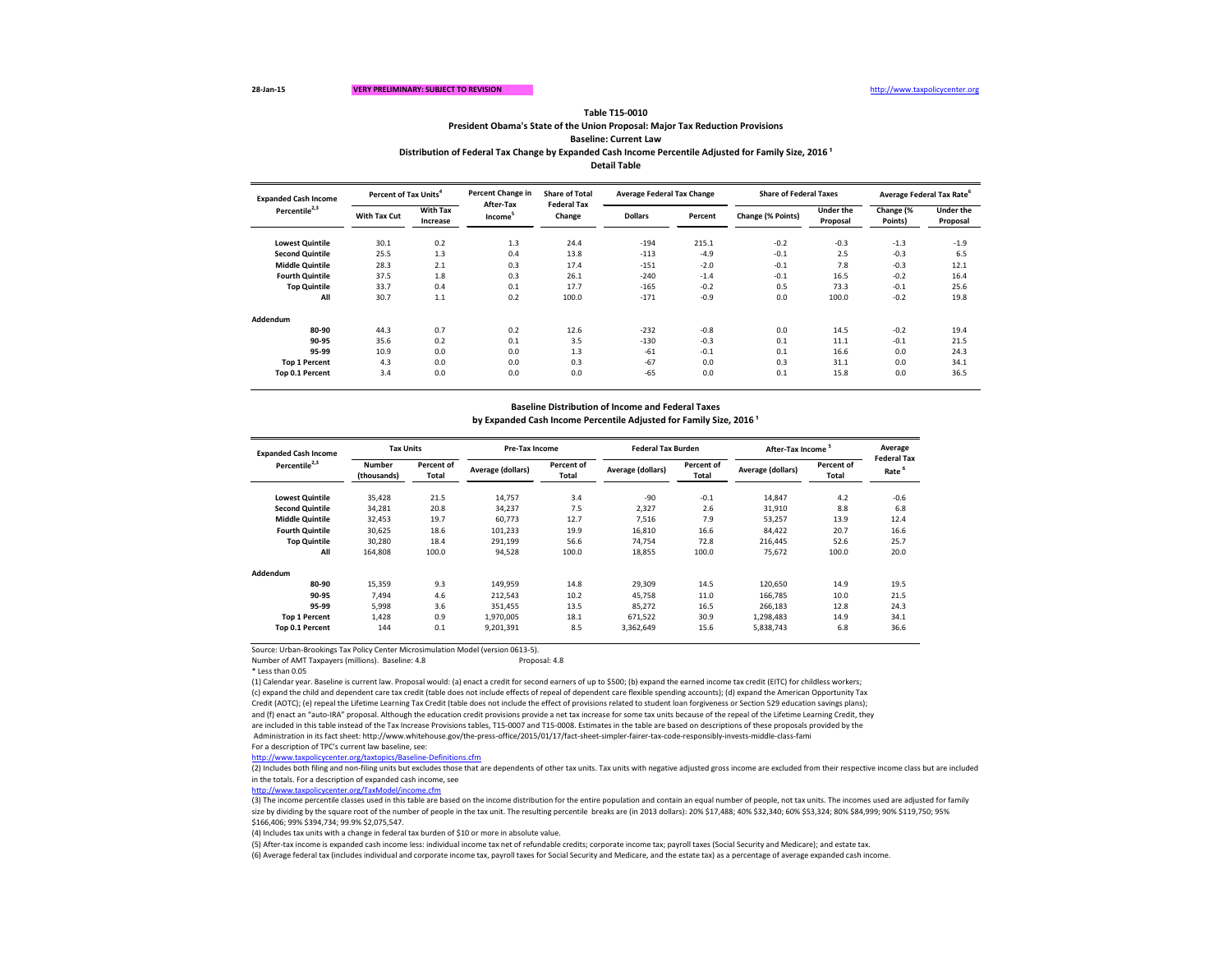**Baseline: Current Law**

Distribution of Federal Tax Change by Expanded Cash Income Percentile Adjusted for Family Size, 2016<sup>1</sup>

Source: Urban-Brookings Tax Policy Center Microsimulation Model (version 0613-5).

\* Less than 0.05

(2) Includes both filing and non-filing units but excludes those that are dependents of other tax units. Tax units with negative adjusted gross income are excluded from their respective income class but are included in the totals. For a description of expanded cash income, see

(1) Calendar year. Baseline is current law. Proposal would: (a) enact a credit for second earners of up to \$500; (b) expand the earned income tax credit (EITC) for childless workers; (c) expand the child and dependent care tax credit (table does not include effects of repeal of dependent care flexible spending accounts); (d) expand the American Opportunity Tax Credit (AOTC); (e) repeal the Lifetime Learning Tax Credit (table does not include the effect of provisions related to student loan forgiveness or Section 529 education savings plans); and (f) enact an "auto-IRA" proposal. Although the education credit provisions provide a net tax increase for some tax units because of the repeal of the Lifetime Learning Credit, they are included in this table instead of the Tax Increase Provisions tables, T15-0007 and T15-0008. Estimates in the table are based on descriptions of these proposals provided by the Administration in its fact sheet: http://www.whitehouse.gov/the-press-office/2015/01/17/fact-sheet-simpler-fairer-tax-code-responsibly-invests-middle-class-fami For a description of TPC's current law baseline, see:

| <b>Expanded Cash Income</b> | Percent of Tax Units <sup>4</sup> |                             | <b>Percent Change</b><br><b>Share of Total</b><br><b>Average Federal Tax Change</b> |                              |                | <b>Share of Federal Taxes</b> |                   | Average Federal Tax Rate <sup>6</sup> |                      |                              |
|-----------------------------|-----------------------------------|-----------------------------|-------------------------------------------------------------------------------------|------------------------------|----------------|-------------------------------|-------------------|---------------------------------------|----------------------|------------------------------|
| Percentile <sup>2,3</sup>   | <b>With Tax Cut</b>               | <b>With Tax</b><br>Increase | in After-Tax<br>Income <sup>3</sup>                                                 | <b>Federal Tax</b><br>Change | <b>Dollars</b> | Percent                       | Change (% Points) | Under the<br>Proposal                 | Change (%<br>Points) | <b>Under the</b><br>Proposal |
| <b>Lowest Quintile</b>      | 39.2                              | 0.3                         | 2.3                                                                                 | 63.1                         | $-256$         | -44.8                         | $-0.8$            | 1.0                                   | $-2.2$               | 2.7                          |
| <b>Second Quintile</b>      | 23.6                              | 1.7                         | 0.4                                                                                 | 21.7                         | $-105$         | $-4.4$                        | $-0.2$            | 5.9                                   | $-0.4$               | 8.7                          |
| <b>Middle Quintile</b>      | 12.6                              | 2.4                         | 0.1                                                                                 | 5.7                          | $-35$          | $-0.6$                        | 0.1               | 12.5                                  | $-0.1$               | 13.6                         |
| <b>Fourth Quintile</b>      | 9.6                               | 1.7                         | 0.1                                                                                 | 4.5                          | $-35$          | $-0.3$                        | 0.2               | 21.8                                  | $-0.1$               | 18.7                         |
| <b>Top Quintile</b>         | 5.5                               | $\ast$                      | 0.0                                                                                 | 3.9                          | $-40$          | $-0.1$                        | 0.7               | 58.6                                  | 0.0                  | 26.0                         |
| All                         | 21.9                              | 1.3                         | 0.3                                                                                 | 100.0                        | $-118$         | $-1.3$                        | 0.0               | 100.0                                 | $-0.2$               | 18.6                         |
| Addendum                    |                                   |                             |                                                                                     |                              |                |                               |                   |                                       |                      |                              |
| 80-90                       | 6.8                               | 0.1                         | 0.1                                                                                 | 2.4                          | $-45$          | $-0.2$                        | 0.2               | 15.1                                  | 0.0                  | 21.3                         |
| 90-95                       | 5.3                               | 0.0                         | 0.0                                                                                 | 0.9                          | $-36$          | $-0.1$                        | 0.1               | 10.5                                  | 0.0                  | 23.1                         |
| 95-99                       | 2.6                               | 0.0                         | 0.0                                                                                 | 0.6                          | $-36$          | $-0.1$                        | 0.2               | 12.6                                  | 0.0                  | 24.5                         |
| <b>Top 1 Percent</b>        | 1.4                               | 0.0                         | 0.0                                                                                 | 0.1                          | $-23$          | 0.0                           | 0.3               | 20.5                                  | 0.0                  | 35.1                         |
| Top 0.1 Percent             | 1.5                               | 0.0                         | 0.0                                                                                 | 0.0                          | $-24$          | 0.0                           | 0.1               | 10.8                                  | 0.0                  | 38.4                         |

| <b>Expanded Cash Income</b> | <b>Tax Units</b>             |                            | <b>Pre-Tax Income</b> |                     | <b>Federal Tax Burden</b> |                            | After-Tax Income <sup>5</sup> | Average                    |                                         |
|-----------------------------|------------------------------|----------------------------|-----------------------|---------------------|---------------------------|----------------------------|-------------------------------|----------------------------|-----------------------------------------|
| Percentile <sup>2,3</sup>   | <b>Number</b><br>(thousands) | Percent of<br><b>Total</b> | Average (dollars)     | Percent of<br>Total | Average (dollars)         | Percent of<br><b>Total</b> | Average (dollars)             | Percent of<br><b>Total</b> | <b>Federal Tax</b><br>Rate <sup>6</sup> |
| <b>Lowest Quintile</b>      | 21,601                       | 29.0                       | 11,534                | 6.7                 | 571                       | 1.8                        | 10,963                        | 7.8                        | 5.0                                     |
| <b>Second Quintile</b>      | 18,079                       | 24.3                       | 26,152                | 12.7                | 2,366                     | 6.1                        | 23,786                        | 14.2                       | 9.1                                     |
| <b>Middle Quintile</b>      | 14,176                       | 19.1                       | 44,707                | 17.0                | 6,126                     | 12.4                       | 38,581                        | 18.1                       | 13.7                                    |
| <b>Fourth Quintile</b>      | 11,244                       | 15.1                       | 71,949                | 21.7                | 13,469                    | 21.6                       | 58,480                        | 21.7                       | 18.7                                    |
| <b>Top Quintile</b>         | 8,516                        | 11.4                       | 183,916               | 42.0                | 47,766                    | 57.9                       | 136,150                       | 38.3                       | 26.0                                    |
| All                         | 74,432                       | 100.0                      | 50,088                | 100.0               | 9,438                     | 100.0                      | 40,650                        | 100.0                      | 18.8                                    |
| Addendum                    |                              |                            |                       |                     |                           |                            |                               |                            |                                         |
| 80-90                       | 4,646                        | 6.2                        | 105,943               | 13.2                | 22,560                    | 14.9                       | 83,383                        | 12.8                       | 21.3                                    |
| 90-95                       | 2,137                        | 2.9                        | 147,173               | 8.4                 | 33,982                    | 10.3                       | 113,191                       | 8.0                        | 23.1                                    |
| 95-99                       | 1,433                        | 1.9                        | 247,647               | 9.5                 | 60,811                    | 12.4                       | 186,835                       | 8.9                        | 24.6                                    |
| <b>Top 1 Percent</b>        | 301                          | 0.4                        | 1,345,525             | 10.9                | 472,829                   | 20.3                       | 872,696                       | 8.7                        | 35.1                                    |
| Top 0.1 Percent             | 29                           | 0.0                        | 6,634,759             | 5.2                 | 2,549,367                 | 10.7                       | 4,085,392                     | 4.0                        | 38.4                                    |

<http://www.taxpolicycenter.org/taxtopics/Baseline-Definitions.cfm>

(3) The income percentile classes used in this table are based on the income distribution for the entire population and contain an equal number of people, not tax units. The incomes used are adjusted for family size by dividing by the square root of the number of people in the tax unit. The resulting percentile breaks are (in 2013 dollars): 20% \$17,488; 40% \$32,340; 60% \$53,324; 80% \$84,999; 90% \$119,750; 95% \$166,406; 99% \$394,734; 99.9% \$2,075,547.

(4) Includes tax units with a change in federal tax burden of \$10 or more in absolute value.

(5) After-tax income is expanded cash income less: individual income tax net of refundable credits; corporate income tax; payroll taxes (Social Security and Medicare); and estate tax. (6) Average federal tax (includes individual and corporate income tax, payroll taxes for Social Security and Medicare, and the estate tax) as a percentage of average expanded cash income.

<http://www.taxpolicycenter.org/TaxModel/income.cfm>

## **Baseline Distribution of Income and Federal Taxes**

by Expanded Cash Income Percentile Adjusted for Family Size, 2016<sup>1</sup>

**Table T15-0010**

**Detail Table - Single Tax Units**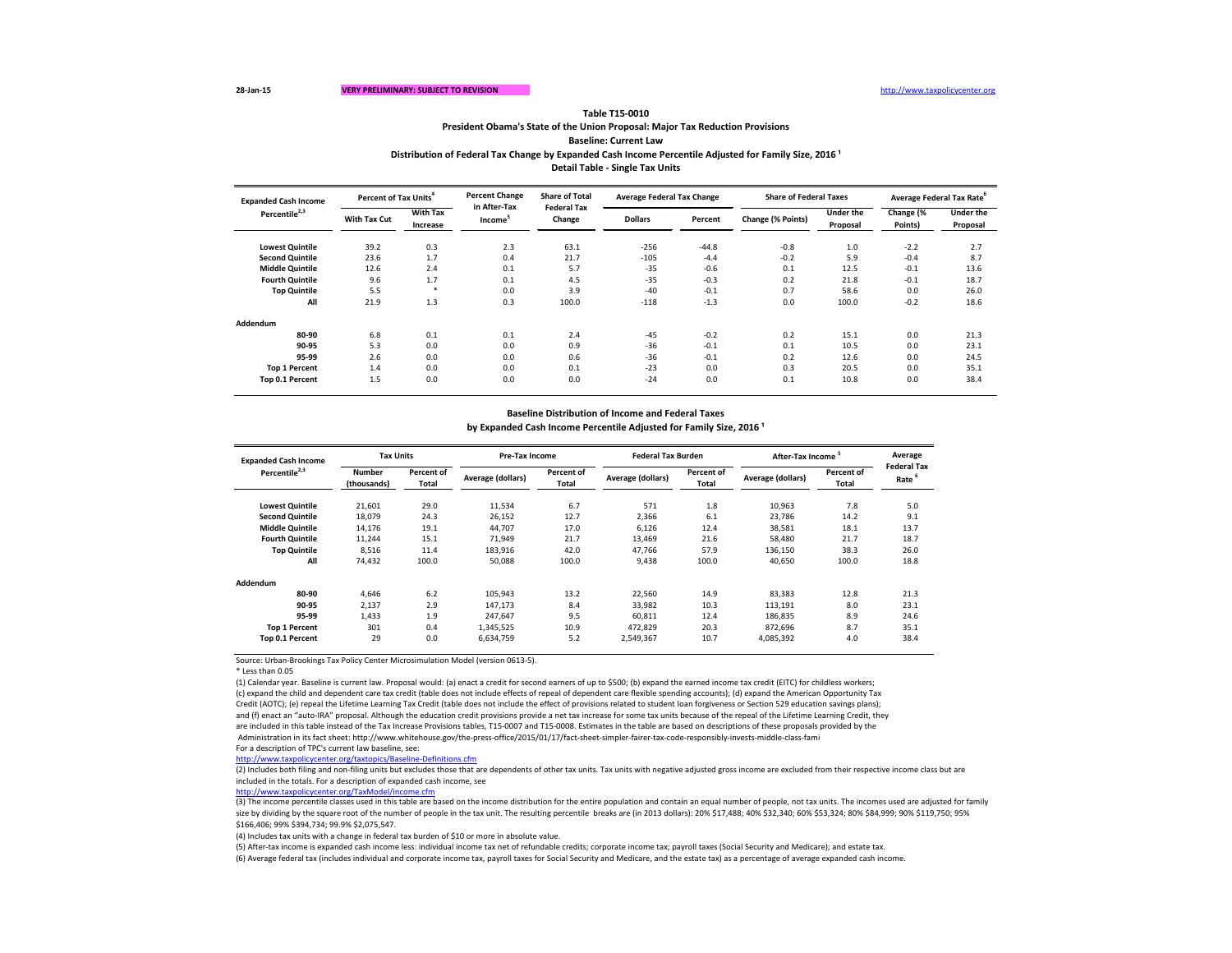**Baseline: Current Law**

**Distribution of Federal Tax Change by Expanded Cash Income Percentile Adjusted for Family Size, 2016<sup>1</sup>** 

Source: Urban-Brookings Tax Policy Center Microsimulation Model (version 0613-5).

\* Less than 0.05

(2) Includes both filing and non-filing units but excludes those that are dependents of other tax units. Tax units with negative adjusted gross income are excluded from their respective income class but are included in the totals. For a description of expanded cash income, see

(1) Calendar year. Baseline is current law. Proposal would: (a) enact a credit for second earners of up to \$500; (b) expand the earned income tax credit (EITC) for childless workers; (c) expand the child and dependent care tax credit (table does not include effects of repeal of dependent care flexible spending accounts); (d) expand the American Opportunity Tax Credit (AOTC); (e) repeal the Lifetime Learning Tax Credit (table does not include the effect of provisions related to student loan forgiveness or Section 529 education savings plans); and (f) enact an "auto-IRA" proposal. Although the education credit provisions provide a net tax increase for some tax units because of the repeal of the Lifetime Learning Credit, they are included in this table instead of the Tax Increase Provisions tables, T15-0007 and T15-0008. Estimates in the table are based on descriptions of these proposals provided by the Administration in its fact sheet: http://www.whitehouse.gov/the-press-office/2015/01/17/fact-sheet-simpler-fairer-tax-code-responsibly-invests-middle-class-fami For a description of TPC's current law baseline, see:

| <b>Expanded Cash Income</b> | Percent of Tax Units <sup>4</sup> |                             | <b>Percent Change</b>               | <b>Share of Total</b>        | <b>Average Federal Tax Change</b> |         | <b>Share of Federal Taxes</b> |                              | Average Federal Tax Rate <sup>6</sup> |                              |
|-----------------------------|-----------------------------------|-----------------------------|-------------------------------------|------------------------------|-----------------------------------|---------|-------------------------------|------------------------------|---------------------------------------|------------------------------|
| Percentile <sup>2,3</sup>   | <b>With Tax Cut</b>               | <b>With Tax</b><br>Increase | in After-Tax<br>Income <sup>5</sup> | <b>Federal Tax</b><br>Change | <b>Dollars</b>                    | Percent | Change (% Points)             | <b>Under the</b><br>Proposal | Change (%<br>Points)                  | <b>Under the</b><br>Proposal |
| <b>Lowest Quintile</b>      | 15.5                              | 0.1                         | 0.5                                 | 3.2                          | $-95$                             | 27.1    | 0.0                           | $-0.1$                       | $-0.5$                                | $-2.1$                       |
| <b>Second Quintile</b>      | 28.0                              | 1.2                         | 0.3                                 | 6.8                          | $-125$                            | $-4.5$  | 0.0                           | 1.0                          | $-0.3$                                | 5.8                          |
| <b>Middle Quintile</b>      | 45.6                              | 2.2                         | 0.4                                 | 20.0                         | $-248$                            | $-2.8$  | $-0.1$                        | 4.9                          | $-0.3$                                | 11.0                         |
| <b>Fourth Quintile</b>      | 60.6                              | 2.1                         | 0.4                                 | 40.8                         | $-395$                            | $-2.1$  | $-0.2$                        | 13.9                         | $-0.3$                                | 15.3                         |
| <b>Top Quintile</b>         | 47.4                              | 0.6                         | 0.1                                 | 29.0                         | $-224$                            | $-0.3$  | 0.4                           | 80.1                         | $-0.1$                                | 25.5                         |
| All                         | 44.8                              | 1.3                         | 0.2                                 | 100.0                        | $-246$                            | $-0.7$  | 0.0                           | 100.0                        | $-0.2$                                | 21.2                         |
| Addendum                    |                                   |                             |                                     |                              |                                   |         |                               |                              |                                       |                              |
| 80-90                       | 65.3                              | 1.1                         | 0.2                                 | 20.9                         | $-333$                            | $-1.0$  | $-0.1$                        | 14.5                         | $-0.2$                                | 18.7                         |
| 90-95                       | 50.6                              | 0.3                         | 0.1                                 | 5.6                          | $-175$                            | $-0.3$  | 0.0                           | 11.7                         | $-0.1$                                | 20.9                         |
| 95-99                       | 13.9                              | 0.0                         | 0.0                                 | 2.0                          | $-70$                             | $-0.1$  | 0.1                           | 18.7                         | 0.0                                   | 24.1                         |
| <b>Top 1 Percent</b>        | 5.2                               | 0.0                         | 0.0                                 | 0.6                          | $-81$                             | 0.0     | 0.3                           | 35.3                         | 0.0                                   | 33.9                         |
| Top 0.1 Percent             | 4.1                               | 0.0                         | 0.0                                 | 0.1                          | $-79$                             | 0.0     | 0.1                           | 17.4                         | 0.0                                   | 36.3                         |

| <b>Expanded Cash Income</b> | <b>Tax Units</b>      |                            |                   | <b>Pre-Tax Income</b> |                   | <b>Federal Tax Burden</b>  |                   | After-Tax Income <sup>5</sup> |                                         |  |
|-----------------------------|-----------------------|----------------------------|-------------------|-----------------------|-------------------|----------------------------|-------------------|-------------------------------|-----------------------------------------|--|
| Percentile <sup>2,3</sup>   | Number<br>(thousands) | Percent of<br><b>Total</b> | Average (dollars) | Percent of<br>Total   | Average (dollars) | Percent of<br><b>Total</b> | Average (dollars) | Percent of<br><b>Total</b>    | <b>Federal Tax</b><br>Rate <sup>6</sup> |  |
| <b>Lowest Quintile</b>      | 5,267                 | 8.4                        | 20,832            | 1.1                   | $-349$            | $-0.1$                     | 21,181            | 1.4                           | $-1.7$                                  |  |
| <b>Second Quintile</b>      | 8,390                 | 13.3                       | 46,070            | 3.8                   | 2,782             | 1.1                        | 43,288            | 4.5                           | 6.0                                     |  |
| <b>Middle Quintile</b>      | 12,478                | 19.8                       | 77,299            | 9.4                   | 8,718             | 5.0                        | 68,581            | 10.6                          | 11.3                                    |  |
| <b>Fourth Quintile</b>      | 16,009                | 25.4                       | 123,418           | 19.2                  | 19,247            | 14.1                       | 104,171           | 20.6                          | 15.6                                    |  |
| <b>Top Quintile</b>         | 20,116                | 32.0                       | 339,932           | 66.6                  | 86,746            | 79.7                       | 253,186           | 63.1                          | 25.5                                    |  |
| All                         | 62,924                | 100.0                      | 163,166           | 100.0                 | 34,788            | 100.0                      | 128,378           | 100.0                         | 21.3                                    |  |
| <b>Addendum</b>             |                       |                            |                   |                       |                   |                            |                   |                               |                                         |  |
| 80-90                       | 9,725                 | 15.5                       | 172,894           | 16.4                  | 32,655            | 14.5                       | 140,239           | 16.9                          | 18.9                                    |  |
| 90-95                       | 4,992                 | 7.9                        | 243,068           | 11.8                  | 51,067            | 11.7                       | 192,001           | 11.9                          | 21.0                                    |  |
| 95-99                       | 4,336                 | 6.9                        | 388,266           | 16.4                  | 93,644            | 18.6                       | 294,622           | 15.8                          | 24.1                                    |  |
| <b>Top 1 Percent</b>        | 1,062                 | 1.7                        | 2,127,421         | 22.0                  | 721,593           | 35.0                       | 1,405,828         | 18.5                          | 33.9                                    |  |
| Top 0.1 Percent             | 106                   | 0.2                        | 9,838,688         | 10.1                  | 3,571,583         | 17.2                       | 6,267,105         | 8.2                           | 36.3                                    |  |

<http://www.taxpolicycenter.org/taxtopics/Baseline-Definitions.cfm>

(3) The income percentile classes used in this table are based on the income distribution for the entire population and contain an equal number of people, not tax units. The incomes used are adjusted for family size by dividing by the square root of the number of people in the tax unit. The resulting percentile breaks are (in 2013 dollars): 20% \$17,488; 40% \$32,340; 60% \$53,324; 80% \$84,999; 90% \$119,750; 95% \$166,406; 99% \$394,734; 99.9% \$2,075,547.

(4) Includes tax units with a change in federal tax burden of \$10 or more in absolute value.

(5) After-tax income is expanded cash income less: individual income tax net of refundable credits; corporate income tax; payroll taxes (Social Security and Medicare); and estate tax. (6) Average federal tax (includes individual and corporate income tax, payroll taxes for Social Security and Medicare, and the estate tax) as a percentage of average expanded cash income.

<http://www.taxpolicycenter.org/TaxModel/income.cfm>

## **Baseline Distribution of Income and Federal Taxes**

by Expanded Cash Income Percentile Adjusted for Family Size, 2016<sup>1</sup>

### **Table T15-0010**

**Detail Table - Married Tax Units Filing Jointly**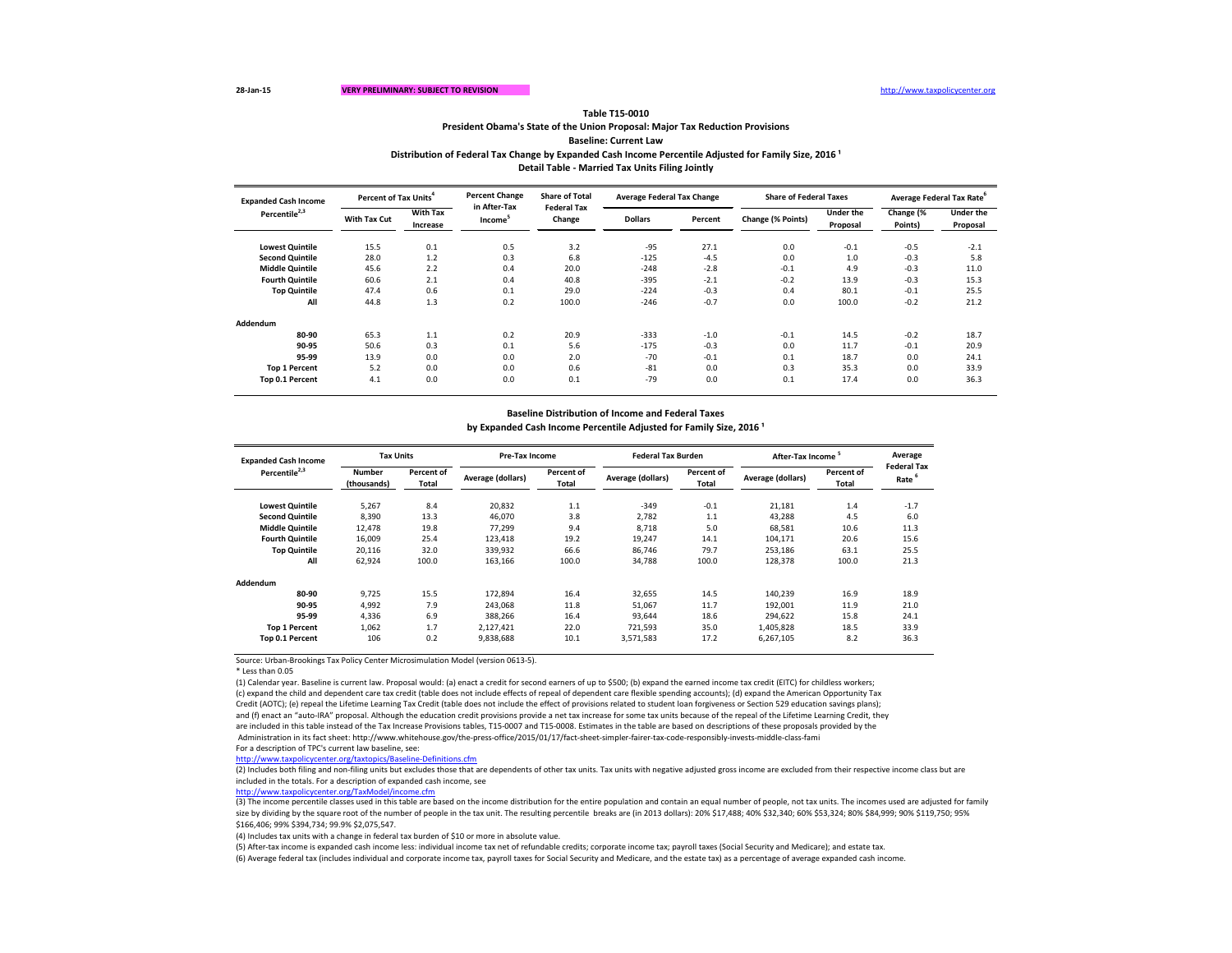**Baseline: Current Law**

Source: Urban-Brookings Tax Policy Center Microsimulation Model (version 0613-5).

\* Less than 0.05

(2) Includes both filing and non-filing units but excludes those that are dependents of other tax units. Tax units with negative adjusted gross income are excluded from their respective income class but are included in the totals. For a description of expanded cash income, see

(1) Calendar year. Baseline is current law. Proposal would: (a) enact a credit for second earners of up to \$500; (b) expand the earned income tax credit (EITC) for childless workers; (c) expand the child and dependent care tax credit (table does not include effects of repeal of dependent care flexible spending accounts); (d) expand the American Opportunity Tax Credit (AOTC); (e) repeal the Lifetime Learning Tax Credit (table does not include the effect of provisions related to student loan forgiveness or Section 529 education savings plans); and (f) enact an "auto-IRA" proposal. Although the education credit provisions provide a net tax increase for some tax units because of the repeal of the Lifetime Learning Credit, they are included in this table instead of the Tax Increase Provisions tables, T15-0007 and T15-0008. Estimates in the table are based on descriptions of these proposals provided by the Administration in its fact sheet: http://www.whitehouse.gov/the-press-office/2015/01/17/fact-sheet-simpler-fairer-tax-code-responsibly-invests-middle-class-fami For a description of TPC's current law baseline, see:

Distribution of Federal Tax Change by Expanded Cash Income Percentile Adjusted for Family Size, 2016<sup>1</sup> **Detail Table - Head of Household Tax Units**

**Lowest Quintile** 16.4 \* 0.5 22.5 -105 6.1 -0.9 -10.8 -0.5 -9.4 **Second Quintile** 28.6 0.5 0.3 24.3 -128 -8.2 -0.5 7.5 -0.3 3.5 **Middle Quintile** 32.3 1.2 0.5 33.6 -260 -3.1 -0.1 29.0 -0.4 12.2 **Fourth Quintile** 24.3 0.5 0.3 16.1 -235 -1.4 0.4 31.2 -0.2 16.9 **Top Quintile** 13.6 0.0 0.1 3.4 -121 -0.2 1.1 42.9 -0.1 24.6 **All** 24.0 0.4 0.3 100.0 -158 -2.7 0.0 100.0 -0.3 10.8 **Addendum 80-90** 17.6 0.0 0.1 2.7 -156 -0.5 0.3 14.1 -0.1 20.7 **90-95** 6.5 0.0 0.0 0.0 0.4 -61 -0.1 0.2 6.7 0.0 22.1 **95-99** 7.9 0.0 0.0 0.3 -69 -0.1 0.2 8.7 0.0 24.5 **Top 1 Percent** 5.6 0.0 0.0 0.1 -61 0.0 0.4 13.4 0.0 33.3 **Top 0.1 Percent** 6.3 0.0 0.0 0.0 -88 0.0 0.2 6.5 0.0 35.6 **With Tax Cut With Tax Increase Dollars Percent Change (% I Expanded Cash Income Percentile2,3 Percent of Tax Units<sup>4</sup> Percent Change in After-Tax Income<sup>5</sup> Share of Total Federal Tax Change Average Federal Tax Change Share of Federal Taxes Average Federal Tax Rate<sup>6</sup>**

| <b>Expanded Cash Income</b> | <b>Tax Units</b>      |                                   |                   | <b>Pre-Tax Income</b> |                          | <b>Federal Tax Burden</b>  | After-Tax Income <sup>5</sup> | Average                    |                                         |
|-----------------------------|-----------------------|-----------------------------------|-------------------|-----------------------|--------------------------|----------------------------|-------------------------------|----------------------------|-----------------------------------------|
| Percentile <sup>2,3</sup>   | Number<br>(thousands) | <b>Percent of</b><br><b>Total</b> | Average (dollars) | Percent of<br>Total   | <b>Average (dollars)</b> | Percent of<br><b>Total</b> | Average (dollars)             | Percent of<br><b>Total</b> | <b>Federal Tax</b><br>Rate <sup>6</sup> |
| <b>Lowest Quintile</b>      | 8,242                 | 33.9                              | 19,385            | 12.4                  | $-1,712$                 | $-9.9$                     | 21,097                        | 15.2                       | $-8.8$                                  |
| <b>Second Quintile</b>      | 7,252                 | 29.8                              | 40,938            | 23.0                  | 1,571                    | 8.0                        | 39,367                        | 24.9                       | 3.8                                     |
| <b>Middle Quintile</b>      | 4,967                 | 20.4                              | 66,664            | 25.7                  | 8,377                    | 29.2                       | 58,287                        | 25.2                       | 12.6                                    |
| <b>Fourth Quintile</b>      | 2,623                 | 10.8                              | 97,918            | 19.9                  | 16,745                   | 30.8                       | 81,173                        | 18.6                       | 17.1                                    |
| <b>Top Quintile</b>         | 1,074                 | 4.4                               | 225,261           | 18.8                  | 55,555                   | 41.8                       | 169,706                       | 15.9                       | 24.7                                    |
| All                         | 24,338                | 100.0                             | 52,994            | 100.0                 | 5,864                    | 100.0                      | 47,130                        | 100.0                      | 11.1                                    |
| Addendum                    |                       |                                   |                   |                       |                          |                            |                               |                            |                                         |
| 80-90                       | 669                   | 2.8                               | 141,530           | 7.4                   | 29,404                   | 13.8                       | 112,126                       | 6.5                        | 20.8                                    |
| 90-95                       | 217                   | 0.9                               | 193,985           | 3.3                   | 42,996                   | 6.5                        | 150,990                       | 2.9                        | 22.2                                    |
| 95-99                       | 157                   | 0.6                               | 314,767           | 3.8                   | 77,028                   | 8.5                        | 237,739                       | 3.3                        | 24.5                                    |
| <b>Top 1 Percent</b>        | 31                    | 0.1                               | 1,810,389         | 4.3                   | 603,340                  | 13.0                       | 1,207,049                     | 3.2                        | 33.3                                    |
| Top 0.1 Percent             | 3                     | 0.0                               | 8,960,600         | 2.0                   | 3,192,127                | 6.3                        | 5,768,472                     | 1.4                        | 35.6                                    |

<http://www.taxpolicycenter.org/taxtopics/Baseline-Definitions.cfm>

(3) The income percentile classes used in this table are based on the income distribution for the entire population and contain an equal number of people, not tax units. The incomes used are adjusted for family size by dividing by the square root of the number of people in the tax unit. The resulting percentile breaks are (in 2013 dollars): 20% \$17,488; 40% \$32,340; 60% \$53,324; 80% \$84,999; 90% \$119,750; 95% \$166,406; 99% \$394,734; 99.9% \$2,075,547.

(4) Includes tax units with a change in federal tax burden of \$10 or more in absolute value.

(5) After-tax income is expanded cash income less: individual income tax net of refundable credits; corporate income tax; payroll taxes (Social Security and Medicare); and estate tax. (6) Average federal tax (includes individual and corporate income tax, payroll taxes for Social Security and Medicare, and the estate tax) as a percentage of average expanded cash income.

| e of Federal Taxes |                  |           | Average Federal Tax Rate <sup>6</sup> |
|--------------------|------------------|-----------|---------------------------------------|
| Points)            | <b>Under the</b> | Change (% | <b>Under the</b>                      |
|                    | <b>Proposal</b>  | Points)   | <b>Proposal</b>                       |
|                    |                  |           |                                       |
| 0.9                | $-10.8$          | $-0.5$    | $-9.4$                                |
| 0.5                | 7.5              | $-0.3$    | 3.5                                   |
| $0.1\,$            | 29.0             | $-0.4$    | 12.2                                  |
| 0.4                | 31.2             | $-0.2$    | 16.9                                  |
| $1.1\,$            | 42.9             | $-0.1$    | 24.6                                  |
| 0.0                | 100.0            | $-0.3$    | 10.8                                  |
|                    |                  |           |                                       |
|                    |                  |           |                                       |
| 0.3                | 14.1             | $-0.1$    | 20.7                                  |
| 0.2                | 6.7              | 0.0       | 22.1                                  |
| 0.2                | 8.7              | 0.0       | 24.5                                  |
| 0.4                | 13.4             | 0.0       | 33.3                                  |
| 0.2                | 6.5              | 0.0       | 35.6                                  |
|                    |                  |           |                                       |

<http://www.taxpolicycenter.org/TaxModel/income.cfm>

## **Baseline Distribution of Income and Federal Taxes**

by Expanded Cash Income Percentile Adjusted for Family Size, 2016<sup>1</sup>

### **Table T15-0010**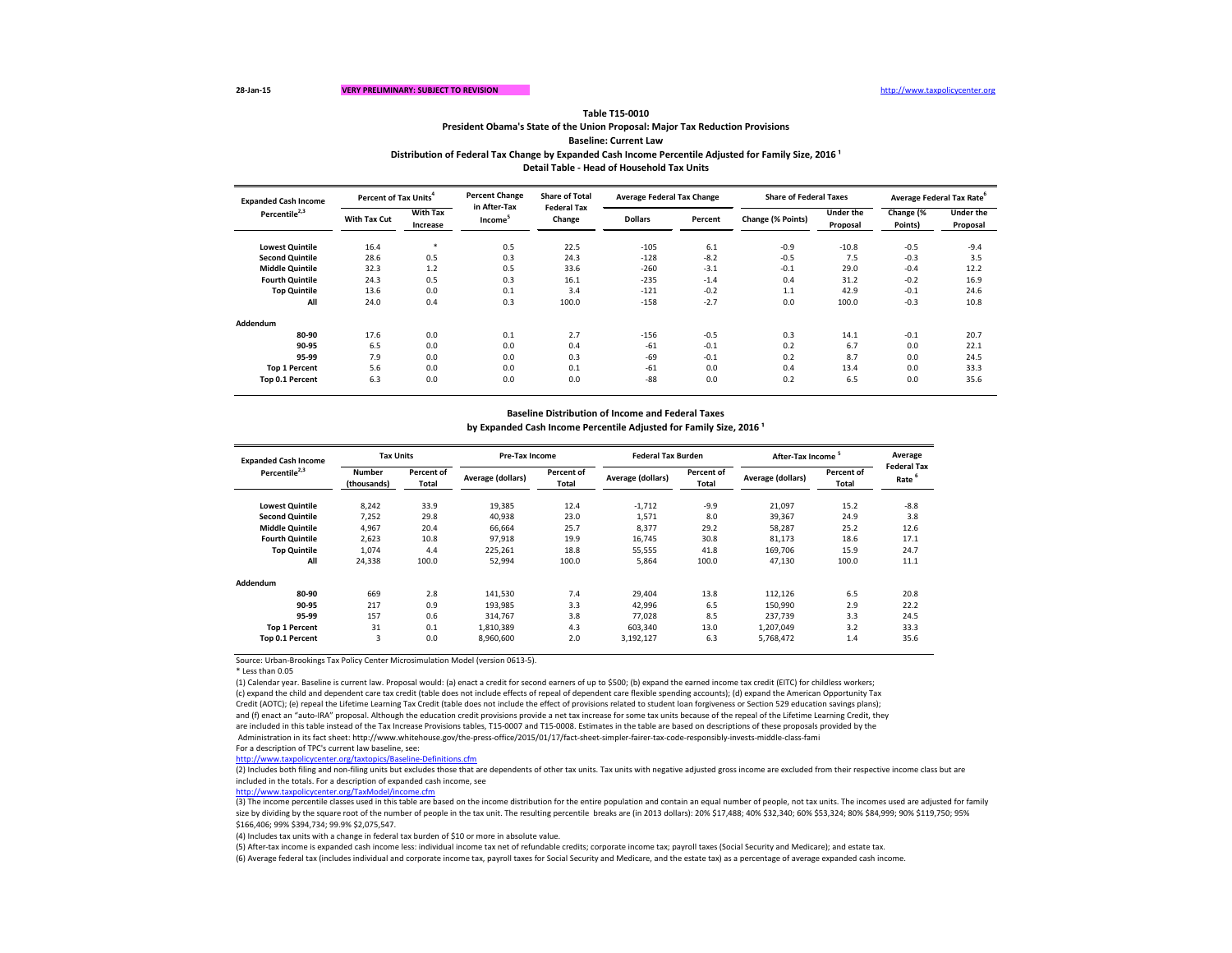**Baseline: Current Law**

Distribution of Federal Tax Change by Expanded Cash Income Percentile Adjusted for Family Size, 2016<sup>1</sup>

Source: Urban-Brookings Tax Policy Center Microsimulation Model (version 0613-5).

\* Less than 0.05

Note: Tax units with children are those claiming an exemption for children at home or away from home.

(1) Calendar year. Baseline is current law. Proposal would: (a) enact a credit for second earners of up to \$500; (b) expand the earned income tax credit (EITC) for childless workers; (c) expand the child and dependent care tax credit (table does not include effects of repeal of dependent care flexible spending accounts); (d) expand the American Opportunity Tax Credit (AOTC); (e) repeal the Lifetime Learning Tax Credit (table does not include the effect of provisions related to student loan forgiveness or Section 529 education savings plans); and (f) enact an "auto-IRA" proposal. Although the education credit provisions provide a net tax increase for some tax units because of the repeal of the Lifetime Learning Credit, they are included in this table instead of the Tax Increase Provisions tables, T15-0007 and T15-0008. Estimates in the table are based on descriptions of these proposals provided by the Administration in its fact sheet: http://www.whitehouse.gov/the-press-office/2015/01/17/fact-sheet-simpler-fairer-tax-code-responsibly-invests-middle-class-fami For a description of TPC's current law baseline, see:

ttp://www.taxpolicycenter.org/taxtopics/Baseline-Definitions.cfm

| <b>Expanded Cash Income</b> |                     | Percent of Tax Units <sup>4</sup> |                                  | <b>Share of Total</b>        | <b>Average Federal Tax Change</b> |         | <b>Share of Federal Taxes</b> |                       | Average Federal Tax Rate <sup>b</sup> |                              |
|-----------------------------|---------------------|-----------------------------------|----------------------------------|------------------------------|-----------------------------------|---------|-------------------------------|-----------------------|---------------------------------------|------------------------------|
| Percentile <sup>2,3</sup>   | <b>With Tax Cut</b> | <b>With Tax</b><br>Increase       | After-Tax<br>Income <sup>5</sup> | <b>Federal Tax</b><br>Change | <b>Dollars</b>                    | Percent | Change (% Points)             | Under the<br>Proposal | Change (%<br>Points)                  | <b>Under the</b><br>Proposal |
| <b>Lowest Quintile</b>      | 9.8                 | 0.1                               | 0.3                              | 5.6                          | -69                               | 3.3     | $-0.1$                        | $-2.0$                | $-0.3$                                | $-10.4$                      |
| <b>Second Quintile</b>      | 29.1                | 1.0                               | 0.3                              | 10.7                         | $-135$                            | $-7.3$  | $-0.1$                        | 1.6                   | $-0.3$                                | 3.7                          |
| <b>Middle Quintile</b>      | 51.4                | 2.4                               | 0.5                              | 26.3                         | $-347$                            | $-3.4$  | $-0.2$                        | 8.7                   | $-0.4$                                | 12.1                         |
| <b>Fourth Quintile</b>      | 66.7                | 1.8                               | 0.5                              | 40.0                         | $-527$                            | $-2.4$  | $-0.2$                        | 18.7                  | $-0.4$                                | 16.0                         |
| <b>Top Quintile</b>         | 47.5                | 0.2                               | 0.1                              | 17.3                         | $-265$                            | $-0.3$  | 0.6                           | 72.9                  | $-0.1$                                | 25.7                         |
| All                         | 39.9                | 1.1                               | 0.3                              | 100.0                        | $-263$                            | $-1.1$  | 0.0                           | 100.0                 | $-0.2$                                | 18.7                         |
| Addendum                    |                     |                                   |                                  |                              |                                   |         |                               |                       |                                       |                              |
| 80-90                       | 69.7                | 0.4                               | 0.3                              | 13.2                         | $-399$                            | $-1.0$  | 0.0                           | 14.5                  | $-0.2$                                | 19.2                         |
| 90-95                       | 37.4                | 0.1                               | 0.1                              | 2.4                          | $-146$                            | $-0.2$  | 0.1                           | 11.6                  | $-0.1$                                | 21.3                         |
| 95-99                       | 11.1                | 0.0                               | 0.0                              | 1.3                          | $-103$                            | $-0.1$  | 0.2                           | 16.2                  | 0.0                                   | 24.8                         |
| <b>Top 1 Percent</b>        | 7.7                 | 0.0                               | 0.0                              | 0.4                          | $-127$                            | 0.0     | 0.3                           | 30.6                  | 0.0                                   | 34.4                         |
| Top 0.1 Percent             | 6.2                 | 0.0                               | 0.0                              | 0.0                          | $-130$                            | 0.0     | 0.2                           | 14.3                  | 0.0                                   | 36.5                         |

| <b>Expanded Cash Income</b><br>Percentile <sup>2,3</sup> | <b>Tax Units</b>             |                            | Pre-Tax Income    |                            | <b>Federal Tax Burden</b> |                            | After-Tax Income <sup>5</sup> |                     | Average                                 |
|----------------------------------------------------------|------------------------------|----------------------------|-------------------|----------------------------|---------------------------|----------------------------|-------------------------------|---------------------|-----------------------------------------|
|                                                          | <b>Number</b><br>(thousands) | Percent of<br><b>Total</b> | Average (dollars) | Percent of<br><b>Total</b> | Average (dollars)         | Percent of<br><b>Total</b> | <b>Average (dollars)</b>      | Percent of<br>Total | <b>Federal Tax</b><br>Rate <sup>b</sup> |
| <b>Lowest Quintile</b>                                   | 11,016                       | 21.3                       | 20,654            | 3.6                        | $-2,080$                  | $-1.9$                     | 22,734                        | 4.9                 | $-10.1$                                 |
| <b>Second Quintile</b>                                   | 10,740                       | 20.8                       | 46,531            | 7.9                        | 1,852                     | 1.7                        | 44,680                        | 9.4                 | 4.0                                     |
| <b>Middle Quintile</b>                                   | 10,294                       | 19.9                       | 82,170            | 13.4                       | 10,257                    | 8.9                        | 71,914                        | 14.5                | 12.5                                    |
| <b>Fourth Quintile</b>                                   | 10,291                       | 19.9                       | 134,442           | 21.9                       | 22,000                    | 19.0                       | 112,442                       | 22.6                | 16.4                                    |
| <b>Top Quintile</b>                                      | 8,856                        | 17.2                       | 378,160           | 53.1                       | 97,322                    | 72.2                       | 280,839                       | 48.7                | 25.7                                    |
| All                                                      | 51,650                       | 100.0                      | 122,065           | 100.0                      | 23,105                    | 100.0                      | 98,959                        | 100.0               | 18.9                                    |
| Addendum                                                 |                              |                            |                   |                            |                           |                            |                               |                     |                                         |
| 80-90                                                    | 4,499                        | 8.7                        | 197,506           | 14.1                       | 38,400                    | 14.5                       | 159,106                       | 14.0                | 19.4                                    |
| 90-95                                                    | 2,272                        | 4.4                        | 281,552           | 10.1                       | 60,173                    | 11.5                       | 221,379                       | 9.8                 | 21.4                                    |
| 95-99                                                    | 1,658                        | 3.2                        | 463,763           | 12.2                       | 115,238                   | 16.0                       | 348,525                       | 11.3                | 24.9                                    |
| <b>Top 1 Percent</b>                                     | 428                          | 0.8                        | 2,458,904         | 16.7                       | 844,667                   | 30.3                       | 1,614,237                     | 13.5                | 34.4                                    |
| Top 0.1 Percent                                          | 41                           | 0.1                        | 11,400,810        | 7.3                        | 4,161,344                 | 14.1                       | 7,239,466                     | 5.7                 | 36.5                                    |

(3) The income percentile classes used in this table are based on the income distribution for the entire population and contain an equal number of people, not tax units. The incomes used are adjusted for family size by dividing by the square root of the number of people in the tax unit. The resulting percentile breaks are (in 2013 dollars): 20% \$17,488; 40% \$12,340; 60% \$53,324; 80% \$84,999; 90% \$119,750; 95% \$166,406; 99% \$394,734; 99.9% \$2,075,547.

(4) Includes tax units with a change in federal tax burden of \$10 or more in absolute value.

(5) After-tax income is expanded cash income less: individual income tax net of refundable credits; corporate income tax; payroll taxes (Social Security and Medicare); and estate tax. (6) Average federal tax (includes individual and corporate income tax, payroll taxes for Social Security and Medicare, and the estate tax) as a percentage of average expanded cash income.

(2) Includes both filing and non-filing units but excludes those that are dependents of other tax units. Tax units with negative adjusted gross income are excluded from their respective income class but are included in the totals. For a description of expanded cash income, see

<http://www.taxpolicycenter.org/TaxModel/income.cfm>

## **Baseline Distribution of Income and Federal Taxes**

by Expanded Cash Income Percentile Adjusted for Family Size, 2016<sup>1</sup>

## **Table T15-0010**

**Detail Table - Tax Units with Children**